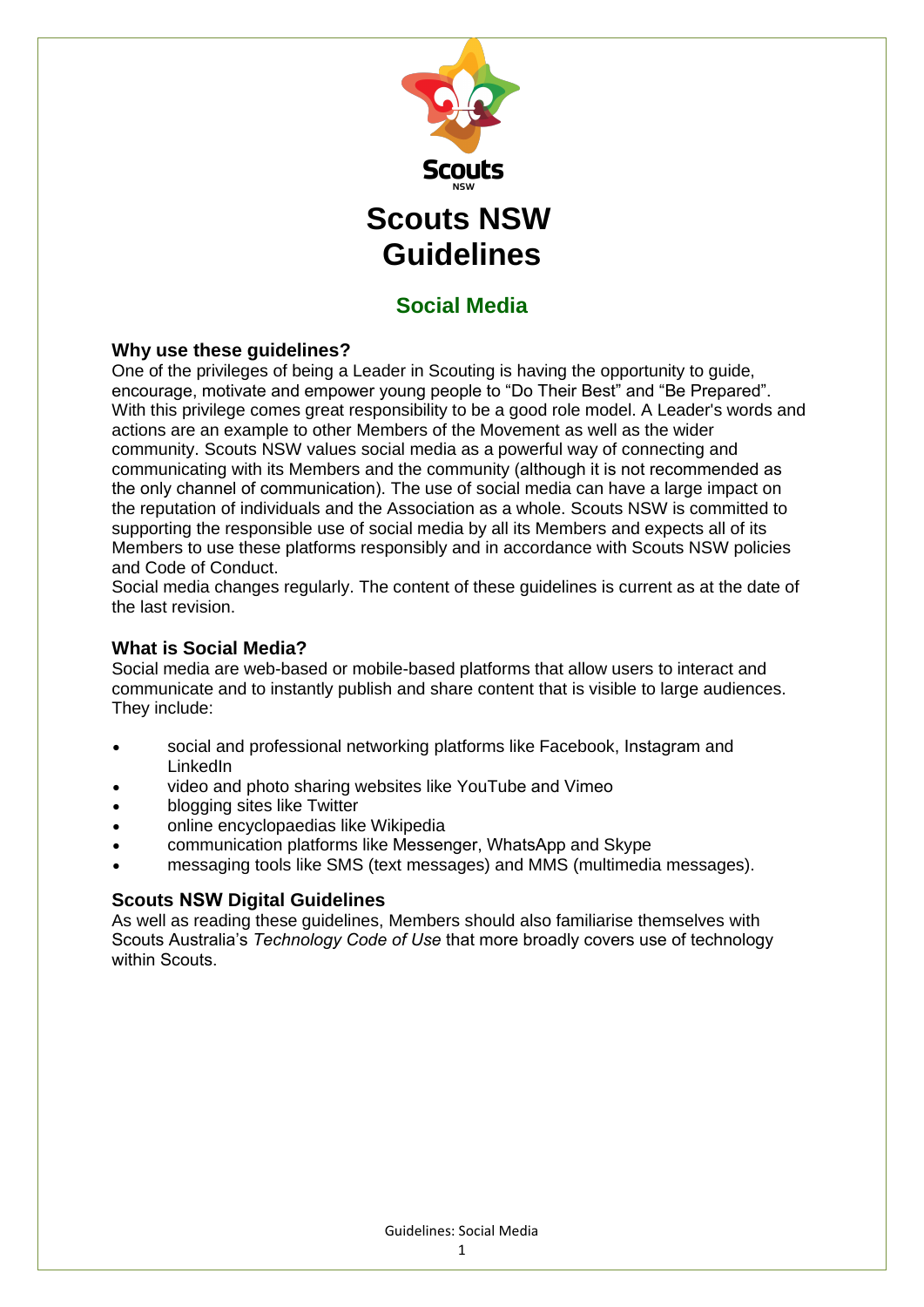## **Who do these guidelines apply to?**

Members are expected to observe these guidelines whether they are using social media for personal use or for Scout-related use.

#### **i. Personal Use**

Personal use refers to an individual's use of social media within a personal social network that is not officially connected to Scouts Australia NSW (e.g. a Facebook profile belonging to "Joe Bloggs", rather than "Akela of 1st Baulkham Hills Scout Troop").

#### **ii. Scout-Related Use**

Scout-related use refers to the use of social media to represent the Association/Group/Section etc. in an official capacity (for example, the Facebook page or website for your Group etc.).

## **Expectations**

## **1. Observing the Guidelines of Individual Platforms**

Members are expected to be aware of and strictly follow the Terms of Service outlined by each social media platform (e.g. the guidelines for use of Facebook, YouTube, Twitter, etc.)

## **2. Observing Legal Guidelines**

Adult Members should also be aware of the Australian laws governing the use of social media, including the issues of defamation, privacy, child protection, discrimination, bullying and harassment, copyright and intellectual property.

For example, making derogatory and untrue statements about an individual may constitute defamation, harassment or bullying. Using another individual's photos or other material may breach copyright laws. Making statements about Scouts NSW may breach Members' obligations regarding the protection of confidential information.

There are personal and legal consequences for individuals who breach these laws.

## **3. Observing Scouts NSW Guidelines**

When using social media, Members should remember the Association's high expectations of behaviour and not do anything on a social media platform that reflects poorly on them, on other individuals inside or outside Scouts, or on the Association as a whole. Members are expected to act responsibly, with common sense and good judgment when using social media.

Members are also expected to behave in accordance with the Association's policies, the *Scout Promise and Law* and the *Code of Conduct for Adults in Scouting* "at all times". Therefore, whether they are "online" or "offline", Members should always:

- respect the dignity of themselves and others
- act with consideration and good judgement
- respect every individual's right to privacy
- demonstrate a high degree of individual responsibility and
- not use the Movement to promote their own beliefs, behaviours or practices.

Members must not engage in behaviour that raises a reasonable suspicion that they have engaged in, or will engage in, conduct that breaches any of the Association's policies, or the other high standards that apply to adult Members.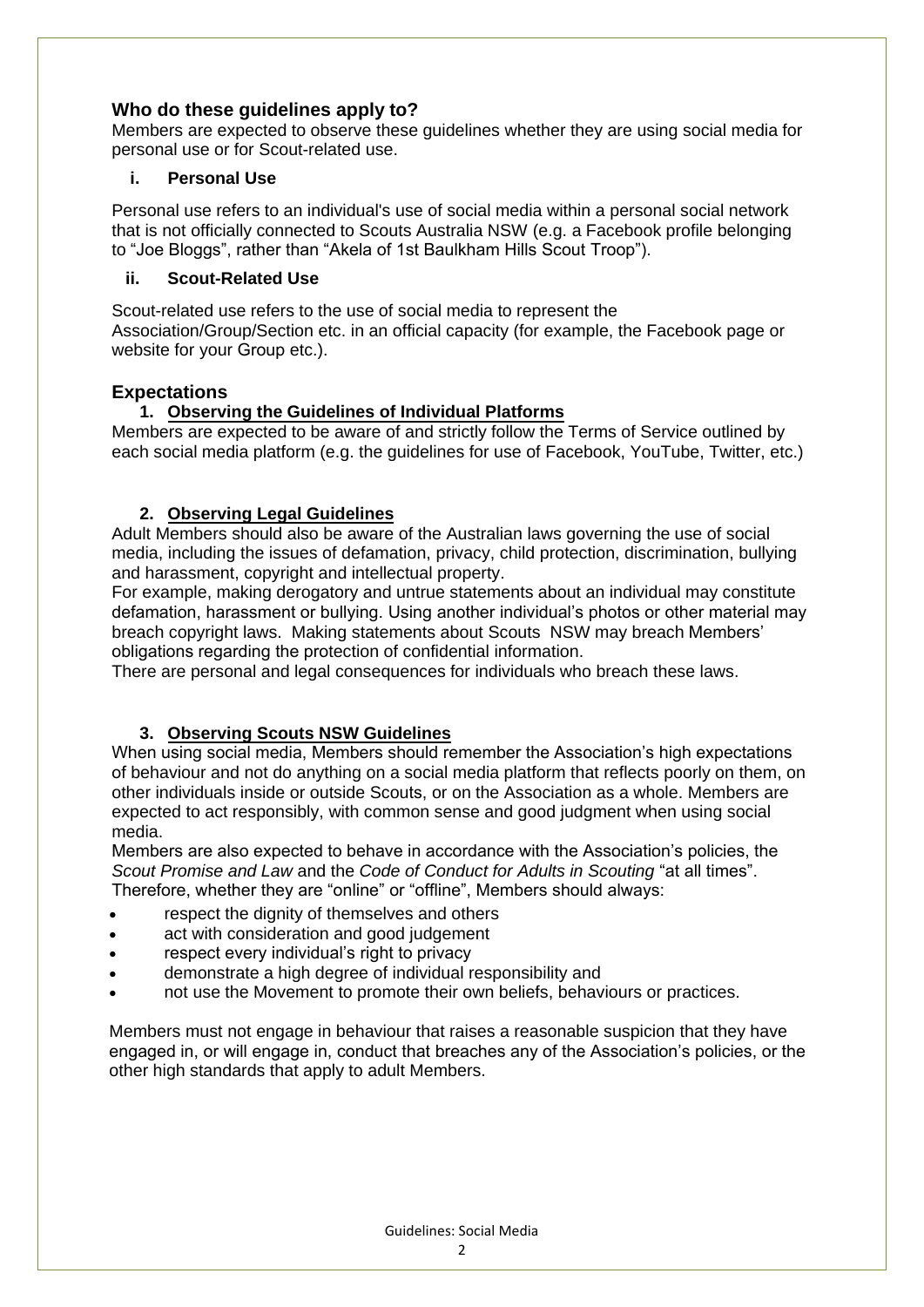When communicating using social media, Members should make it clear that they are expressing their own personal views, thoughts, and opinions, rather than the official view of the Association.

Inappropriate use of social media includes:

- posting offensive, abusive, obscene, bullying, defamatory or derogatory material
- posting personal contact information of Members online
- disclosing confidential Scouts NSW information.

## **To think about...**

It's important for adult Members to keep in mind that:

- Online posts are usually public, and can be seen by the wider community. Once they are "out there" they often cannot be removed completely.
- Any information posted on a social networking platform may be taken out of context.
- Some good questions to ask may be: *How would I feel if my family, colleagues, or my boss saw this post? Would I be happy for this material to be published on the home page of a media site? Do I really know and trust all of my Facebook and Twitter "friends"?*
- Privacy cannot be guaranteed on social networking forums. Members should be responsible for understanding privacy settings and changes to other technologies related to social media.
- The content posted on social media platforms can live forever on the Internet. Therefore, when creating Scout-related websites or pages, Members should consider how to transfer administration rights and duties when the initial administrators end their direct involvement in Scouting.

# **Facebook Pages**

## **Scouts NSW official Facebook page**

Scouts NSW has an official Facebook page, and many Scout Groups and Regions also have a Facebook page. These platforms serve to promote and advertise the work of the Association, to report on recent and upcoming events and to share other important and encouraging news.

The Marketing and Communications Department at Scouts NSW State Service Centre facilitates the Association's Facebook page.

All Groups are encouraged to contact the Head of Marketing and Communications at [communications@nsw.scouts.com.au](mailto:communications@nsw.scouts.com.au) if they wish to contribute material to the Scouts NSW page.

The Department reserves the right to remove posts which are deemed to be unsuitable for publishing.

## **Facebook Pages for a Group or Section**

Creating and maintaining a Facebook page for your Group or Section is a big responsibility. Members should keep in mind the following:

- Facebook requires all users to be at least 13 years of age.
- Parents should be informed if Youth Members are being encouraged to connect with a Scouts Facebook page.
- The Facebook page should be a public profile (or "Fan Page"). Public profiles allow Facebook users to "Like" the page and become a fan, but they do not have a "friend" function like profile pages do.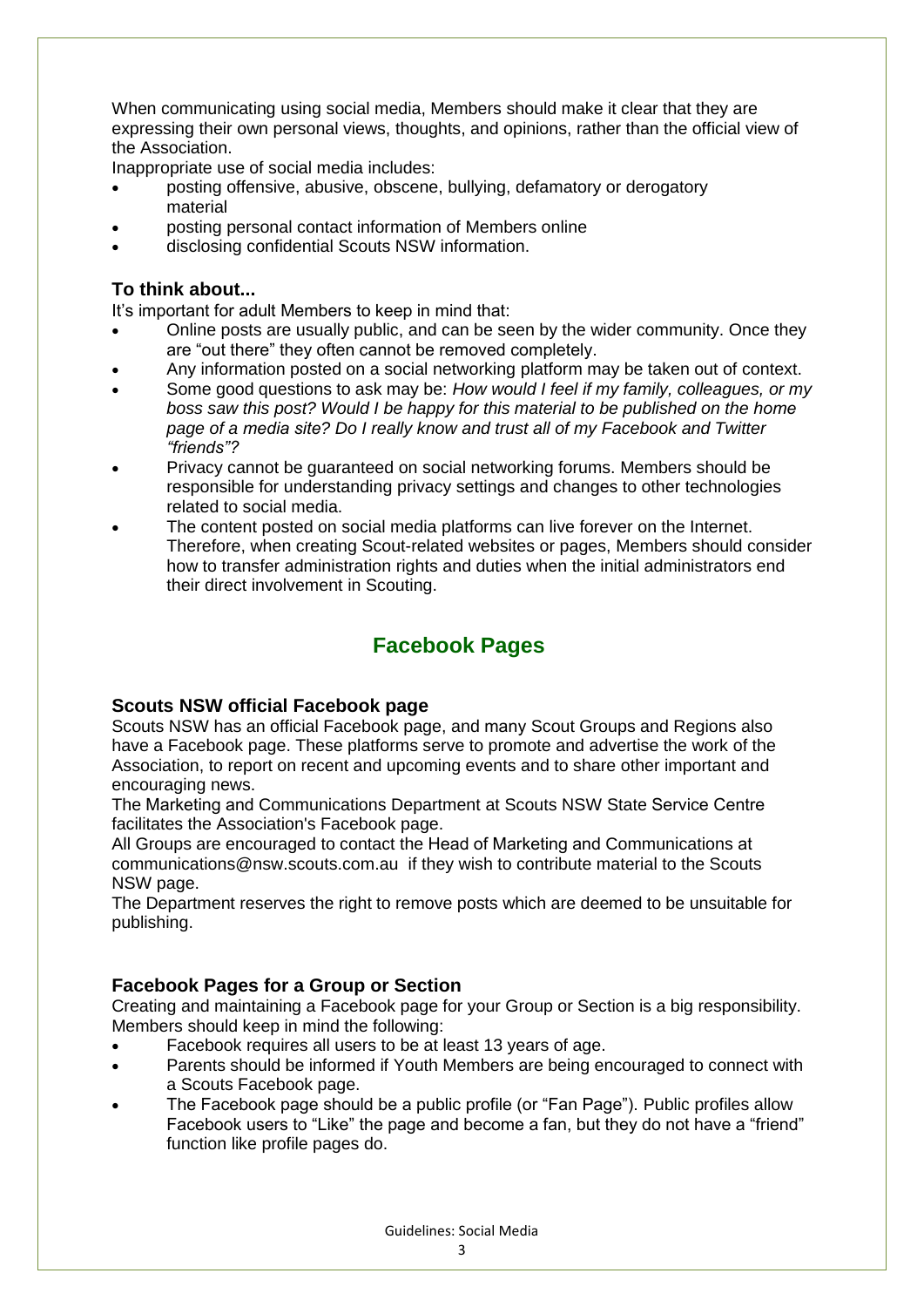- There should be at least two adult administrators who have access to the login, password, and facilitation of the account.
- The content of the page should be monitored regularly. Inappropriate posts should be removed quickly. Administrators of the page may be legally responsible for any harmful comments that are allowed to remain on the page.
- Only Scouts NSW email addresses should be used for any contact points
- Members should never give out personal information about Members to anyone on Facebook.

## **Websites**

## **Websites for a Group or Section**

Scout Group or Section websites affect the brand of Scouts. Members should keep in mind the following:

- The content of the website must be appropriate to the Scouting movement.
- The personal information of Youth Members and adult Members should be protected. Personal details of Members should not be published.
- Members should be cautious of copyright infringement or plagiarism when creating a website for their Group or Section.
- Using a password protected area for sensitive information for parents

#### **Two Deep Leadership when using social media and electronic communication**

Scouts NSW's Two Deep Leadership policy requires that Members avoid potentially compromising situations by ensuring, where reasonably practicable, that at least two adults are in attendance whilst supervising Youth Members. The reason for the existence of these guidelines is to protect our Youth Members and also to protect our adult Members from false allegations, claims of negligence and other liabilities, which may occur even if the adult Member's behaviour is innocent.

The expectation that adult Members always observe Two Deep Leadership extends to interactions with Youth Members electronically, both online and via telephone.

Adult Members should not engage in one-on-one discussions with young people online or via telephone, for example through emails or Facebook messaging, Whats App or Skype, texting or telephone conversations. This is the same as going into a private room with a young person and closing the door. All electronic communication between adult Members and Youth Members should be public.

If a circumstance does arise where an adult Member needs to communicate with a Youth Member electronically, the communication should always include at least one other adult Member or parent (for example, by "CCing" the other adult Member in an email, or including the other adult in a message thread).

## **Two Deep Leadership and "friending" Youth Members on Facebook**

Scouts NSW strongly recommends that adult Members not be Facebook friends with Youth Members. This recommendation is to keep our Youth Members safe as well as to protect our adult Members against any perceptions or claims of inappropriate behaviour, which can have a damaging effect on an individual both personally and professionally.